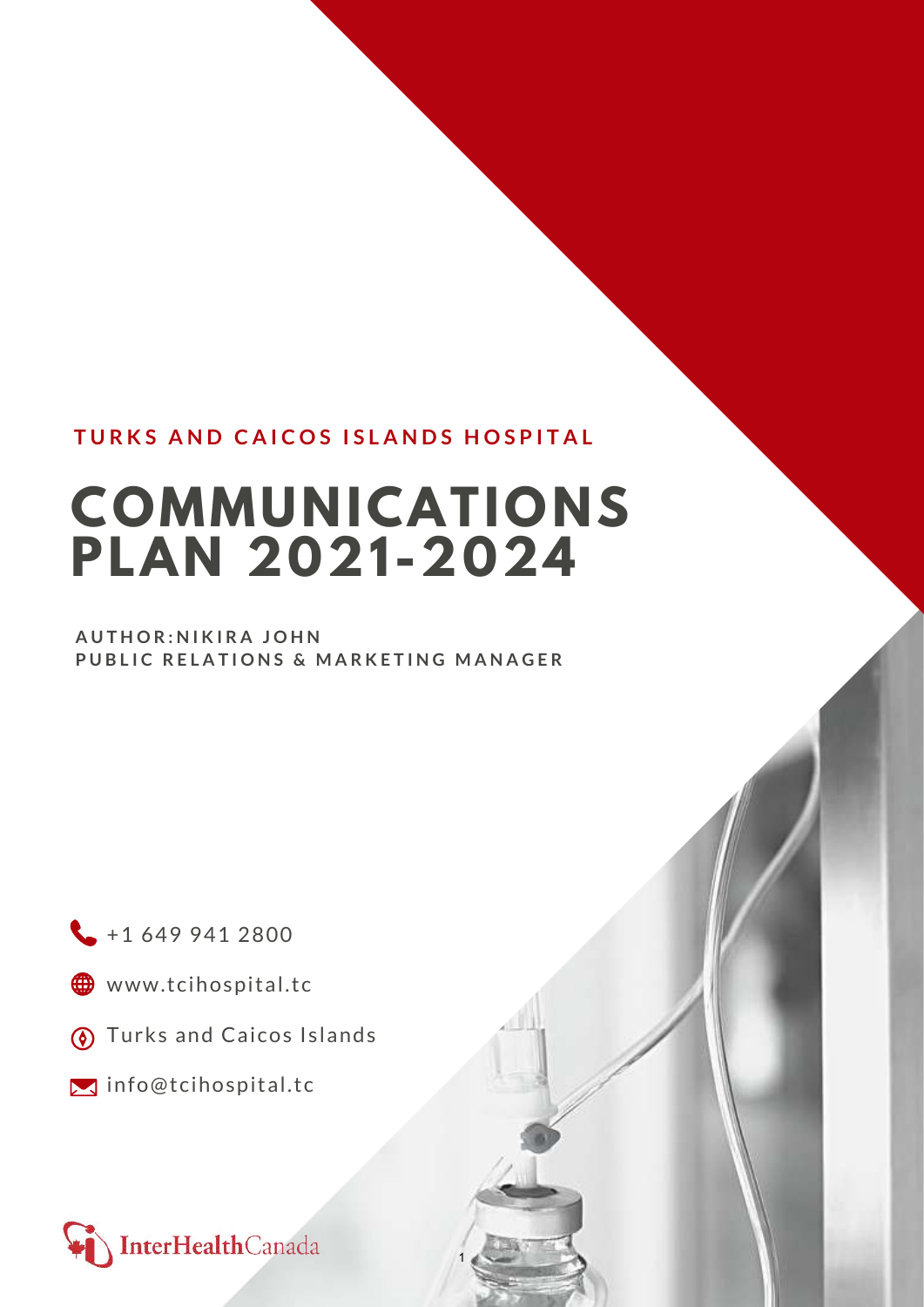

# **About Turks and Caicos Islands Hospital**

The Turks and Caicos Islands Hospital is a single-licensed hospital with two medical centres located on Providenciales and Grand Turk. The facility is a public hospital managed by InterHealth Canada TCI Ltd on behalf of the Turks and Caicos Islands Government through a Public-Private Partnership (PPP) agreement.

The acute-secondary health care facility opened in April 2010 as a milestone in the advancement and availability of on-island health care services. The PPP also represented the first of its kind in the Caribbean region.

TCI Hospital offers various specialized services for subscribers of the National Health Insurance Plan and self-paying clients. These services include Accident and Emergency, General Surgery, Obstetrics, Gynaecology, Orthopaedics, Physiotherapy, Family Practice, Internal Medicine, Secondary Dentistry, Paedeatrics, Nephrology, Radiology, Laboratory, and Outpatient Haemodialysis. Visiting consultants from North America, Europe, and the Caribbean also provide periodic care in the specialties of Urology, Oncology, Neurology, ENT, Cardiology, Oncology, Ophthalmology, and Plastic Surgery.

# **Our Vision**

Naturally excellent, where everyone is envious of our culture and customers receive the full benefitof our quality obsession.

# **Our Mission**

The Turks and Caicos Islands Hospital, by nature, will exceed expectations through its' commitment toprofessional excellence, safety to all and continuous quality improvement.

Our innovative and learning environment shall deliver efficient and effective services providingvalue for money.

Our core values are listed below. These are the fundamental beliefs of our hospital team, andthese values will remain our unwavering commitment and guide.

# **Our Values**

# **Show You Care**

Care passionately about the safety and well-being of our people, organisation, stakeholders andcommunity.

# **When We Say Something, We Mean It**

We recognise the power of our words, attitudes and actions. We shall hold ourselves accountable.

Treat people as you would want to be treated. Our interpretation of the golden rule is that every person walking into our hospital shall be "surrounded with care and compassion".

# **Humble yourself**

As valued team members, we all share and display humility to our customers, colleagues, guests and visitors to our beautiful hospital.

We shall be unpretentious and demonstrate humility by: Asking for feedback, Addressing prejudices, Start with a question, thereby encouraging feedback, Really listening, Accepting setbacks and using it to become stronger;

To the uninformed, being humble may be seen as a weakness or insignificance, but it really speaks to strength of character and confidence. Leadership throughout our hospital creates an environment where humility is cherished, ranks high in our **Golden Rule** hierarchy and is rewarded.

# **Be Fearless and Courageous**

When we are fearless and courageous we can make things happen.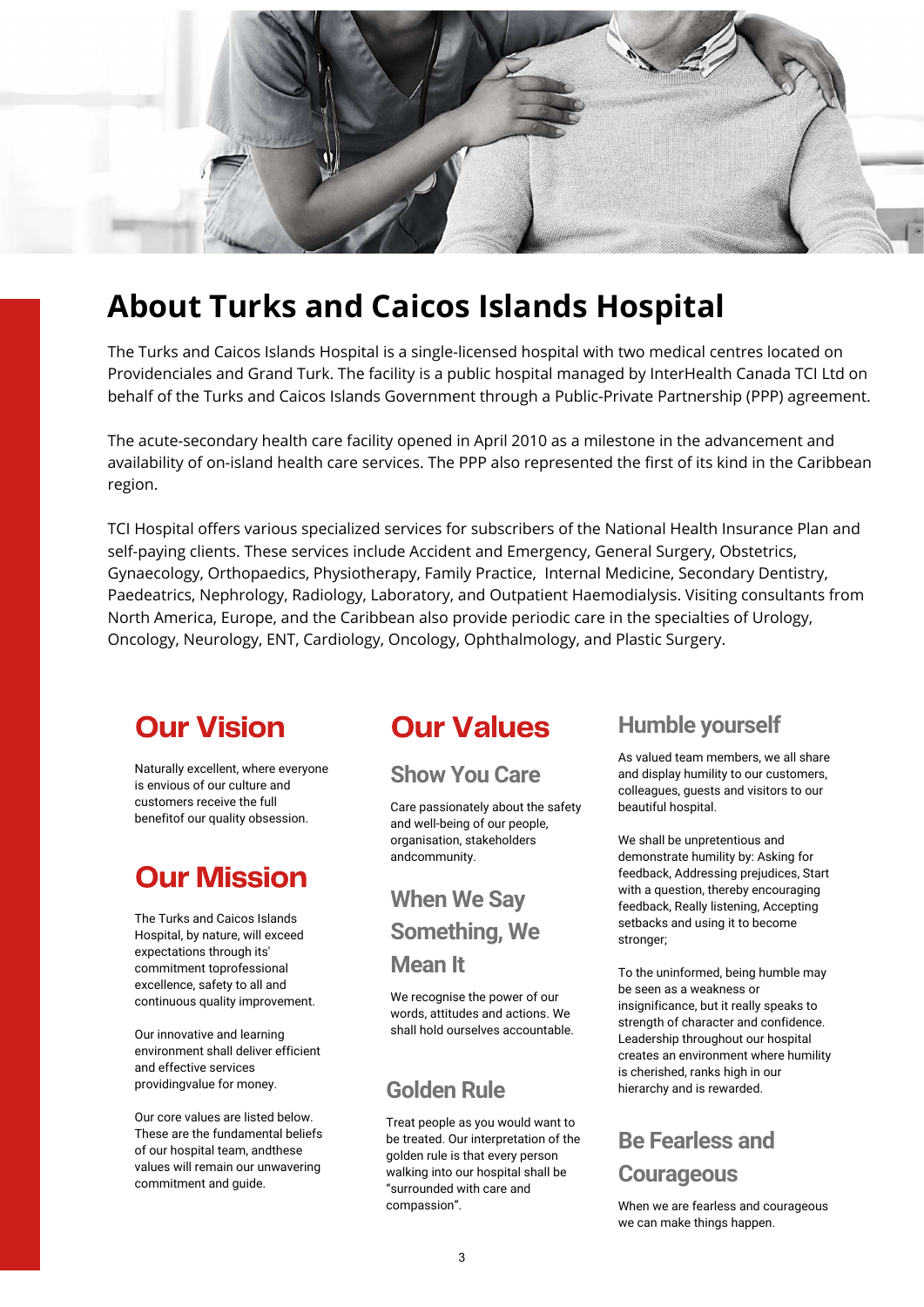# **EXECUTIVE SUMMARY**

The Turks and Caicos Islands Hospital (TCIH) Communications Plan 2021-2024 provides an overview of the ongoing and forthcoming communication strategies to be deployed over the next three years.

These strategies seek to ensure internal and external stakeholders are informed of appropriate activities and actions of the Hospital, its mission, services, and programs, and promotes patient and family engagement. The achievements, opportunities, and challenges that can impact the effective delivery of positive and proactive messages at TCIH are also enclosed. The plan further expands on the activities, communication channels, frequency, target audiences, key messages, and mechanisms used to evaluate the effectiveness of the activities.

The communications plan aligns with the Hospital's strategic objectives, people-centred approach and considers feedback received via staff and patient satisfaction surveys, community consultations, and emerging trends in corporate communications in health care.

TCIH remains committed to canvassing and incorporating the views, voices, and expectations of its people, patients, and community partners into service planning and quality improvement initiatives.

The onset of the COVID-19 pandemic impacted several of the Hospital's normal pre-pandemic communications activities. However, our teams have adapted and will continue to reengineer how we connect with our community.

A comprehensive, cohesive communications plan tailored to the current operational environment underpins and influences the reputation and understanding of TCIH, objectives, and culture. The strategies used can impact staff morale, public confidence, and organizational reputation.

The Public Relations and Marketing Manager at TCIH is responsible for promoting and steering corporate communications. However, communications in general is a shared responsibility across the hospital, and its effectiveness across all audiences depend on every team member and department involved.

This communications strategy supports the TCIH 2021-2024 strategic plan, which is summarised below. The overall strategic priorities for the next three years is centred on re-designing processes around patients and their families with care teams and key stakeholder engagement to achieve service excellence.

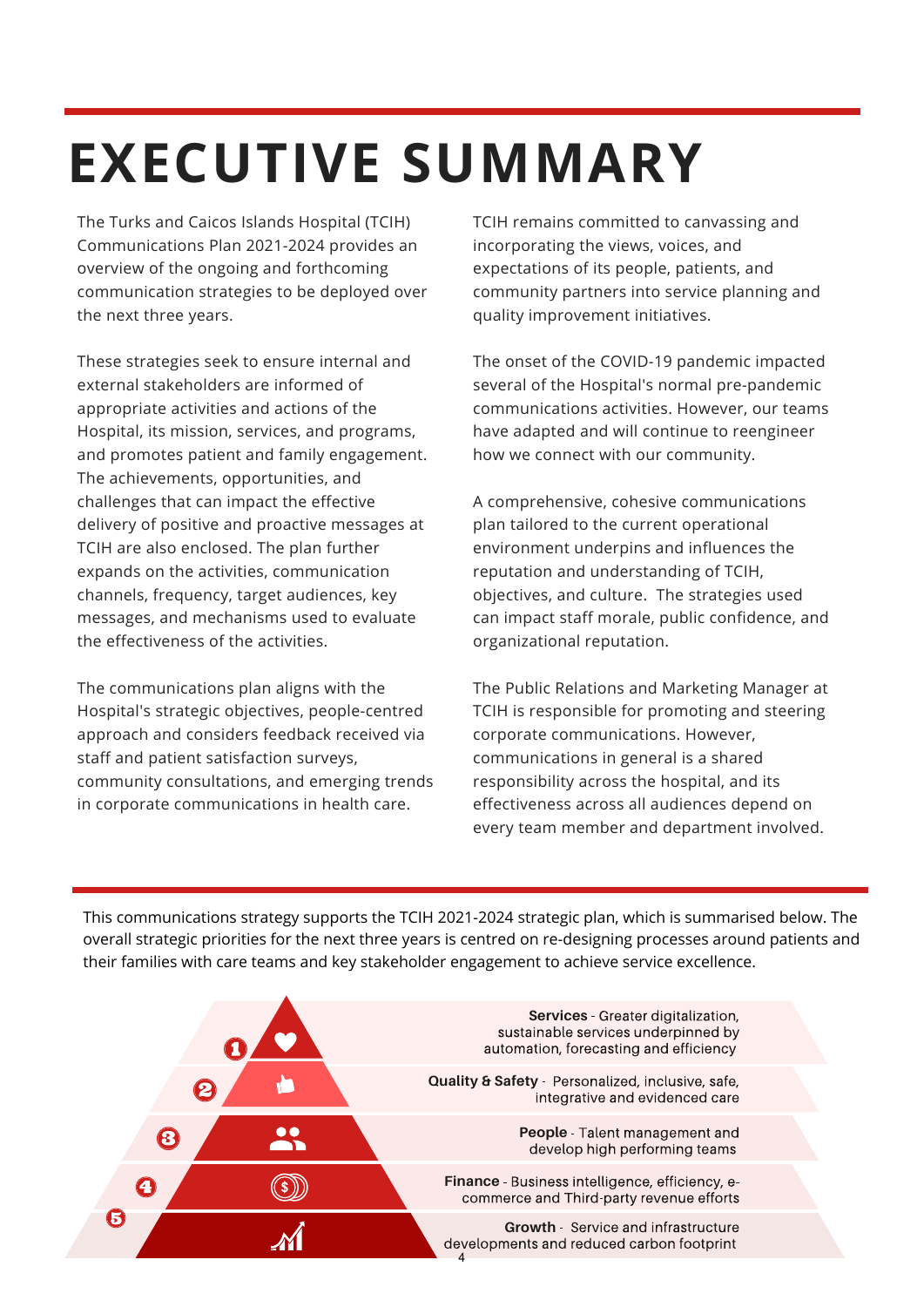# **OBJECTIVES AND TARGET AUDIENCES**

PEOPLE-CENTRED



The overall goal of the plan is *'To further build and embed a proactive communications and engagement culture that supports delivery of the hospital's mission, vision and associated objectives.'*

# SUPPORTING OBJECTIVES

- Further develop and build TCIH reputation and brand strength and identity
- Increase overall awareness and ownership of TCIH services, mission, vision, values, strategic direction and annual priorities.
- Provide Practical and Logistical Information to ensure that members of the public are promptly informed about changes to services, closures, delays, and any other event or factor that may impact their access to care.
- To ensure that a diverse group of people have the opportunity to provide insight to the planning and development of healthcare services at TCIH
- Improve satisfaction levels among patients and build confidence in the health care service.
- Strengthen staff engagement and the communications culture within the organization

The continuation of engagement and building two-way relationships with audiences is critical to the ongoing success of TCIH internal and external communication strategies. TCIH has many stakeholders and it is important that the organization identifies, listens, engages and communicates with these groups as it seeks to deliver its vision and priorities. Below is a breakdown fo these audiences.

# INTERNAL AUDIENCE

- InterHealth Canada overseas branches, member organisations and affiliated health centres
- Hospital workers including Managers, clinical and non-clinical internal staff members
- Volunteers

# EXTERNAL AUDIENCE

Patients, families and members of the general public currently served by our health centre who receive coverage through a variety of payer sources including, but not limited to:

- i. National Health Insurance Plan
- ii. Self-pay
- iii. Other (e.g. private insurance, etc.)

The medically underserved residents in our community including, but not limited to:

i. Uninsured, low-income residents

ii. Other high-risk groups (e.g., homeless persons, people living with HIV and AIDS, persons who struggle with substance abuse, and low-income elderly).

- Area private practices, health/dental providers and other referral sources
- Agencies responsible for emergency response and local (e.g. EMS/Ambulance Services, Department of Disaster Management, Social Services, Royal Turks and Caicos Islands Police Force, National Fire Service etc)
- Local health care partners including National Health Insurance Board and Primary Health care - MOH
- Community organizations (e.g., schools, grocery stores, banks, civic groups, social clubs, churches, Non-profit organizations etc.)
- Mass media outlets (e.g., print, broadcast, online, digital, social, radio etc.)
- Legislators and other policy leaders and public officials
- Other regional health care providers enrolled in the Treatment Abroad Program (e.g. hospitals,health systems, public health, etc.)
- Health Regulatory Authority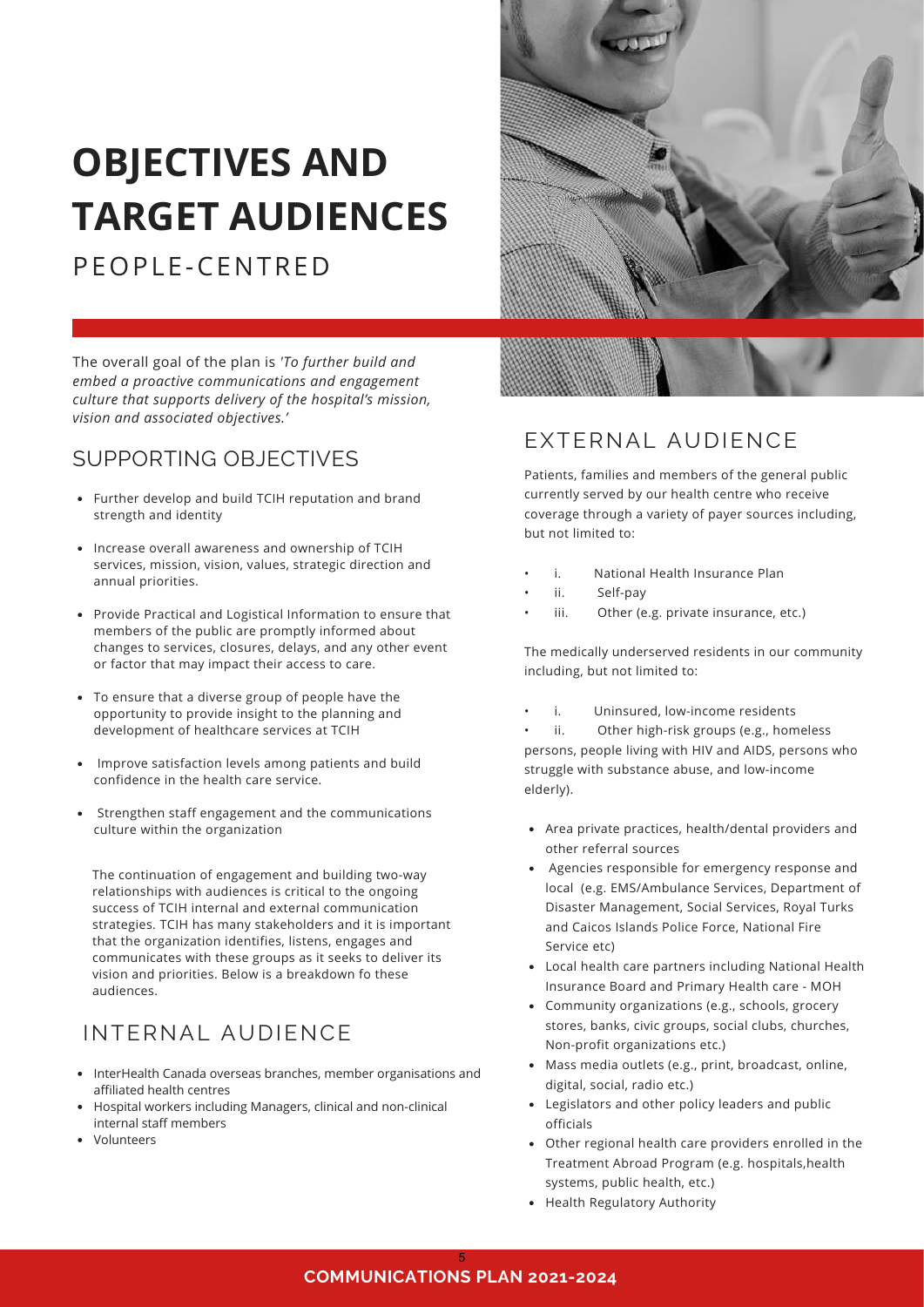# Noteworthy **CHALLENGES**

It is recognised that the implementation and delivery of the communications strategy will need to be responsive to changes in the health care landscape, several variables, and any direct impact on TCIH. The major challenges in the provision of standard, consistent and relevant communications include conflicting messages from other sources (e.g., the government, single-issue opposition, media, and even potentially Hospital employees. Other factors include:

# **Important Considerations**

- Motivation of staff and stakeholder audiences to act/respond/engaged
- Lack of ownership to deliver contributions, campaign objectives; information
- Reluctance/resistance to change behavioural or functional
- Information fatigue overload of messages and actions required
- Lack of time to respond to opportunities or activities
- Ensuring that staff are positive and professional ambassadors for the TCIH and managing the impact when this is not the case
- Potential negative impact on the TCIH reputation as a result of a negative issues within the local health, social care system and NHIP regional health care network
- Negative media coverage/social media comments and conversations
- A single, publicised patient complaint or known adverse event can trigger national coverage even if the complaint is not upheld after investigation due to small society.
- Impact of lobby or protest groups
- Communications department capacity and resilience
- Restrictive ability to defend the organisations reputation and adequately respond to negative claims published by patients due to patient confidentiality requirements.
- Availability of funding and human resources based on the economic climate and pandemic conditions
- Communication tools and technology are continuously changing.
- Information transmission among individuals can be powerful and unmanaged. <sup>6</sup>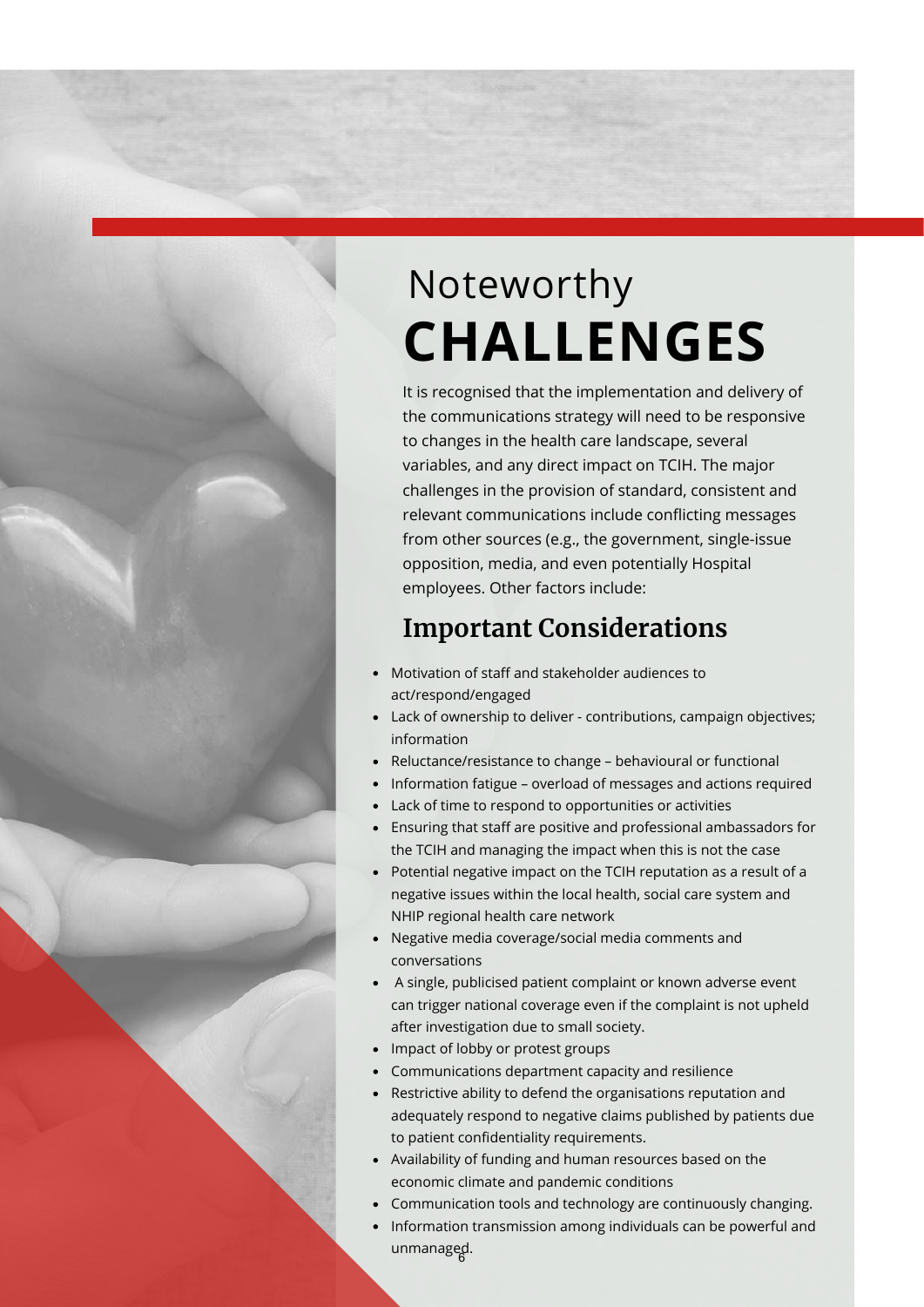# Reflections and **ACHIEVEMENTS**

Over the previous four years, the activities introduced and sustained at the TCIH has evolved and expanded significantly. There has been successful educational and engagement outcomes as a result of the strategies utilised. TCIH shall continue to strengthen these areas.

# **Noteworthy Trends**

- Increased proactive communications and increased positive media coverage
- Increased publication of press releases on internal news and events
- Increased requests for health education from organizations and government to support public education campaigns including national vaccination sensitisation efforts
- Increased partnerships with community entities in various initiatives
- Active use of internal communication platforms to cascade information
- Enhanced use of two‐way staff communication modes with internal and external audiences with satisfactory attendance
- Stronger branding and corporate image in the community.
- Larger archive of video material and posters
- Improved publication of information related to common illnesses and health conditions of concern.
- Increased usage of patient and public feedback mediums
- Participation in the National COVID-19 vaccine deployment program
- Improved utilization of social media mix

7

- Improved dissemination of service-related updates
- Continued demonstration to corporate social responsibility through acts of service and monetary sponsorships
- Strong number of press conferences, media interviews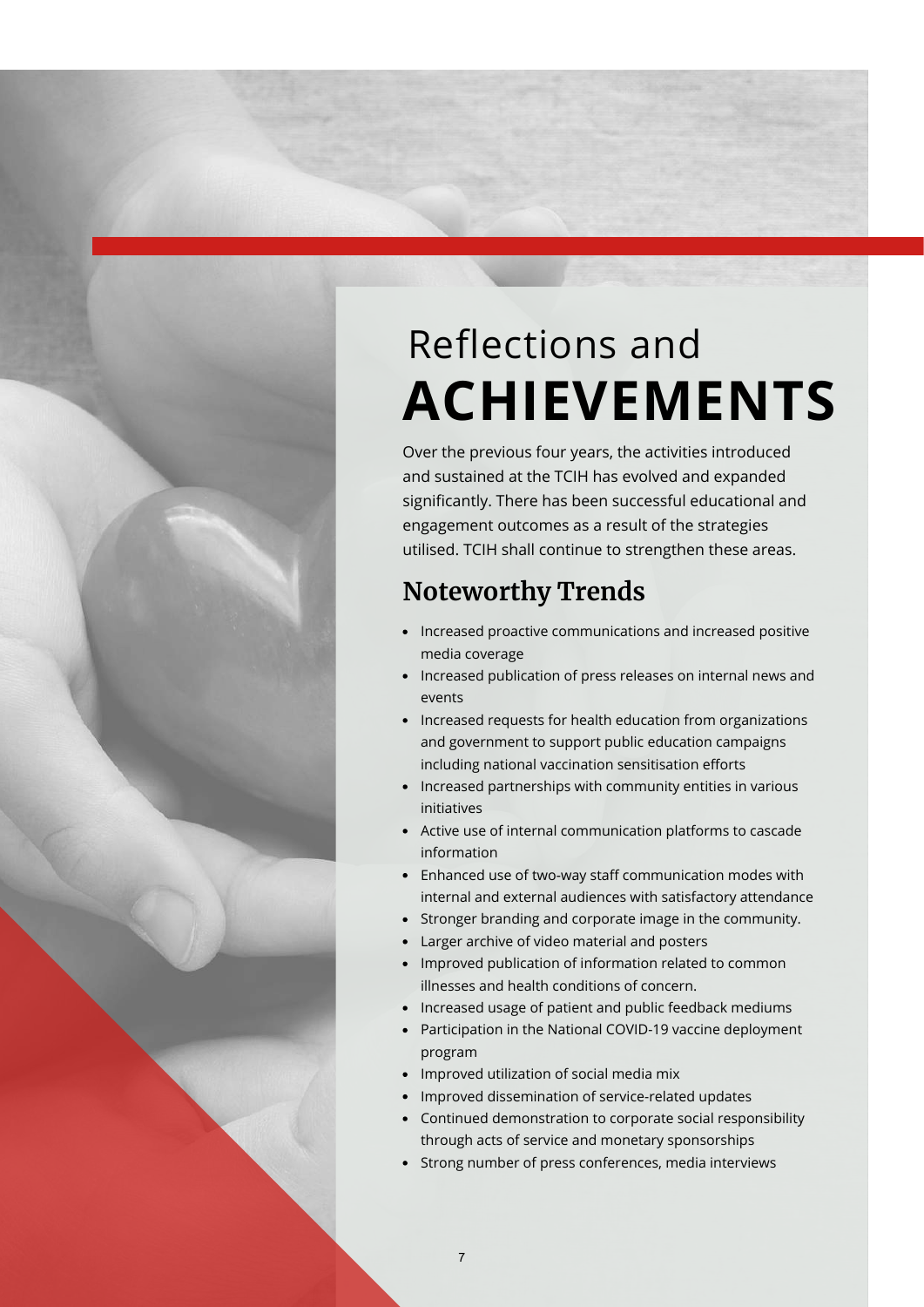# **PAST COMMUNITY ACTIVITIES AND THE BENEFITS** PUTTING PEOPLE FIRST

- Internal events allow patients to share their stories as a power agent of change and promote continuous medical education among practitioners within the community which can enhance patient care. Employees are also given the opportunity to share their medical knowledge with others, which fosters a more vibrant workplace and a learning environment.
- Community screenings and health booths can detect a problem and get participants on a track to a healthier self and supports the hospital's Know Your Numbers Campaign. These activities also reinforce the shared responsibility between physician and patient in their health management. For employees, these activities promote team building, provides an opportunity for community engagement and acts of public service.

#### **Hosted Major TCIH external projects and forged long-term partnerships**

• National Library Services Computer Donation - TCIH donated over \$5000 worth of brand new computers to NLS branches across the country. - February 2017

• IHC-TCIH Construction arm donated \$5000 to Ashley's Learning Centre for Autistic Children. - March 2017

• Grand Turk Library Book Restoration Project - IHC-TCIH donated 200 books through Bark and Bliss Book drive to aid the Grand Turk Library, which was burnt down by Fire. - March 2017

• Mount Moriah Baptist Church Food Bank Restoration Project – September 2017, July 2018

• Clean Hands Project - Infection Control Link Champions visited five public schools (3 on Providenciales; 2 on Grand Turk) in the TCI to teach proper hand hygiene and launch signage project. – May 2017

• CPR Training for Precious Treasures School Teachers – August 2017

• IHC-TCIH Stop The Clot Fitness Run – November 2017

• Clinic Exploration Program -IHC-TCIH provided monetary sponsorship in the value of US\$2,000 via a check payment to the Clinic Exploration Program and funded additional expenses associated with the program, which increased the total investment to US\$5,700, inclusive of the check. The program commenced on July 5th 2019 and runs for several weeks. – July 2019

• British West Indies Collegiate School Work Program Observership for students - April 2017

• Digicel Free Wifi Project for Dialysis Patients – May 2018 CHMC, October 2018 at CTMC



- Sponsorships provide employees and community with a sense of pride in the organisations commitment to CSR. It also provides opportunities for staff to attend events with TCIH purchased tickets or to participate as a volunteer based on the event type.
- Attendance at NPO events allows the community to become familiar with faces within the health care service on a direct level, which can assist with building trust in the system. These efforts also support the company's mission to ensure community engagement throughout the year.
- School visits can help to reduce the rate of children later becoming patients due to preventable conditions. It is less costly to keep children healthy than to fix preventable health problems later in life. These types of activities also help to build future clinical human resources to support the team.

### **Successful organization of several major internal events and hosted tours of the facility to showcase the high standard of operations**

#### **Major Internal Events**

- My Kidney Storey Event March 2017
- Oncology Symposium March 2017
- Clinic Exploration CPR Training at TCI Hospital July 2017, 2021
- Medical Ethics Symposium September 2018, April 2021
- Antimicrobial Stewardship Workshop October 2019.
- Medical Technologists Week 2018
- Nurses Week Ceremony May 2019
- Best Practice Spotlight Organisation® (BPSO®) pre-designate May 2021
- 1 year to mark COVID-19 anniversary March 2021

### **Hospital Tours (Diplomatic and Special Groups)**

- Diplomatic Hospital Visits/Tours Incoming Premier January 2017
	- Grenada Minister Visits CHMC January 2017
	- Saint Lucian Minister Visit May 2017
- Head of the Commercial Section at the Saudi Embassy Visit August 2017
- Governor and Navy Visits CHMC October 2017
- Dr. A Sardi and Minister of Health Oncology Meeting/Tour Jan 2018
- TCI Speaker of HOA and Prince Edward Islands MP February 2018
- ICARE Team Tour May 2018

8

- One World Foundation Visit May 2018
- UWI Accreditation Committee Hospital Tour February2019
- Governor Nigel Dakin Tour July 2019
- Governor Pandemic OPD Project Visit December 2020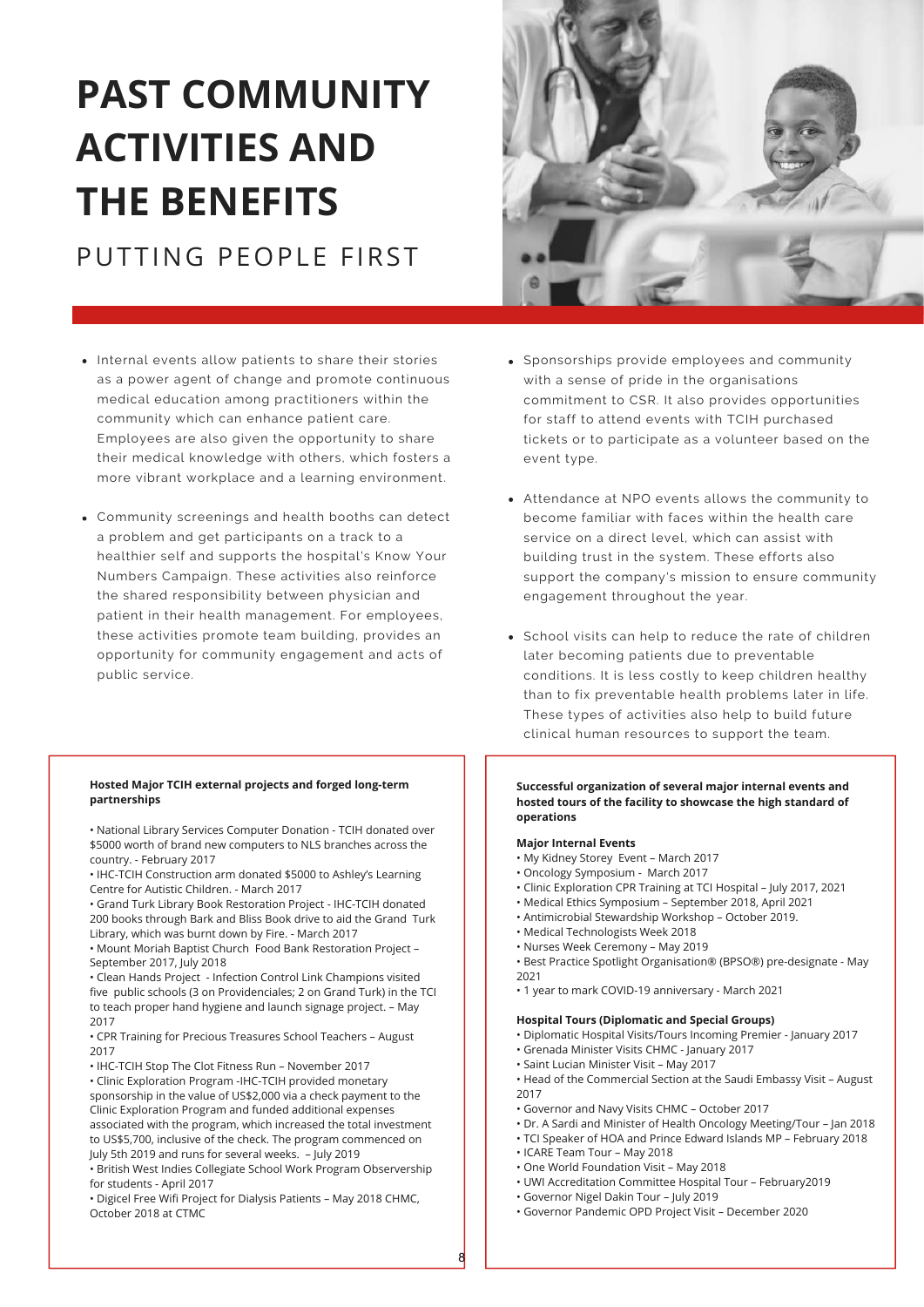# TRACKING OUR ACTIVITIES

It is not a chance or random event. There is a planned and targeted outcome, which is beneficial to our employees, patients, the community and/or the health care service.

#### **Increased participation in speaking engagements as knowledge experts**

•Enid Capron Primary School's Parents event/ Health Awareness – April 2017

- Men's Health Conferences June 2017
- Blood Pressure and Waste Line Numbers. June 2017
- World Walking Day September 2018
- Women's Kidney Health Talk Methodist Church 2019
- National Cancer Society annual luncheon October 2019

#### **Active provision of free community health screenings to support Know Your Numbers Campaign and Information Booths**

#### **Community Screenings or Information Booths**

- Move-a-ton January 2017, 2018, 2019
- Fortis 9th Annual Spring Fun/Run April 2017, 2018, 2019
- International Perioperative Nurses Week November 2017
- TCHTA Wellness Expo January 2018
- World Kidney Day Walk Health Booth March 2018, 2019
- Health Booth: Surgical Suites Team at Graceway IGA March 2018
- DMME Business Fair GT&PLS May 2018
- Medical Reconciliation Booth May 2018
- Breastfeeding Booth August 2018, 2019
- (TCIFA) Live your Goals Girls Festival September 2018
- Richmond Hills School Information Booth March 2019
- TCIFA Annual Walk-Ride Event April 2019
- DDME Disaster Preparedness Expo May 2019
- Foster Care and Elderly Drive (Social Services Dept) August 2019
- NHIP 10th Anniversary Community events October 2019
- Medical Device Reprocessing Awareness Booth October 2019
- Fortis TCI National Science Fair March 2020

#### **Sustained atttendance at a number of charity events**

#### **Event Support/Attendance Examples:**

• Julliard Concert Fundraiser for Autism (IHC purchased tickets to staff attend) - March 2017

• Wine Cellar Golf and Fishing Tournament - Charity Fundraiser - March 2017 (Annual)

• Night for the Fight Cancer Walk (Annual) IHC purchased tickets for staff – May 2017

• Teeing For A Cure - National Cancer Society Fundraiser (IHC secured first place) – May 2017

- Government Drug Prevention Walk June 2017
- World Aids Day Luncheon November 2017
- 2nd Annual Conference on Autism Disorder April 2018
- National Cancer Society Luncheon October 2017, 2018, 2019
- Mental Health Conference October 2018
- United Way Reading Fair December 2019
- Business and Human Rights Event July 2019

#### **Increased presence and penetration within the education system to raise awareness of healthy habits and health care careers**

#### **School Visits/Presentation Booths**

- Enid Capron Exposition February 2017, 2018, 2019
- H.J. Robinson High School Exit Readiness Program February 2017 ( Annual Basis)
- CHHS Exit Readiness Programme March 2017
- HJRH Careers Day March 2017, 2018, 2019
- School Visits to HJRHS and TCI Community College April 2017
- Provo Christian School Visit May 2017
- TCIPS Careers Day June 2017
- HJRS Exit Readiness Mock Exercise February 207
- CHHS Careers Day May 2018
- Holy Family School Tour May 2018
- Long Bay Careers Day May 2018
- Hand Hygiene Day at International School October 2018
- Mills Institute School Visit by IPC Members December 2018
- Hand Hygiene Session at International School February 2021
- Careers Day Booth at HJ Robinson High School March 2021

#### **Hospital Tours By School Students**

• Provo Primary School Site tour - February 2017

• Laboratory Professionals Week (More than 200 students tour the lab) - May 2017

- TCI Middle School Tour at CHMC January 2019
- HJRHS School Tour CTMC April 2019
- Holy Family School Tour May 2019
- Adventures Club of Bethel at 7th day Adventist Church July 2019

### **Participation as Event Judges**

- HIV Aids debate Annual inter-high school debate January 2017
- Holy Family Academy Roman Catholic School Science Fair February 2019
- Integrity Commission Inter-High Debate February 2019

#### **Strategic Sponsorship opportunities and inward donations to touch lives in different ways**

#### **Sponsorships - Outward**

- TCIPS Awards Ceremony January 2017
- Annual Trophy Donation For All High School Top Science Students Nationwide 2017, June 2018,
- Key sponsor of TCI Rising Stars Basketball Club trip June 2017, November 2018
- Wine Cellar Golf and Fishing Tournament Charity Fundraiser March 2017
- Food For Thought Charity Donation July 2017, July 2018, April 2019
- World Medical Tourism Congress September 2017, November 2018
- 911 Emergency Staff Appreciation Day Donation April 2018
- World Walking Day September 2018
- Premiere's Cup Golf Tournament November 2018
- TCI Swim Federation Sponsorship March 2019
- United Way TCI Charity Superheroes Read-A-Thon + Volunteerism March 2019
- CTMC Emergency Department Donation May 2019
- Delano Williams Foundation Sponsorship October 2019
- Ashley's Learning Centre Donation November 2019
- 8th Annual Premiers Cup Gold Sponsor December 2019

#### **Donations - Inward**

9

- MRI Sound System Fundraiser Donation February 2017
- Rotary Donates to Mothers April 2018
- Harvest Bible Chapel Donation to Dialysis Department 2018
- Soroptimist International Donation for female inpatients March 2019
- Jais Inpatient Donation of \$4k December 2019
- TCI Boat Club Kidney Screening Donation of \$3k February 2020
- Employee Thankful Thursday Initiatives February 2021"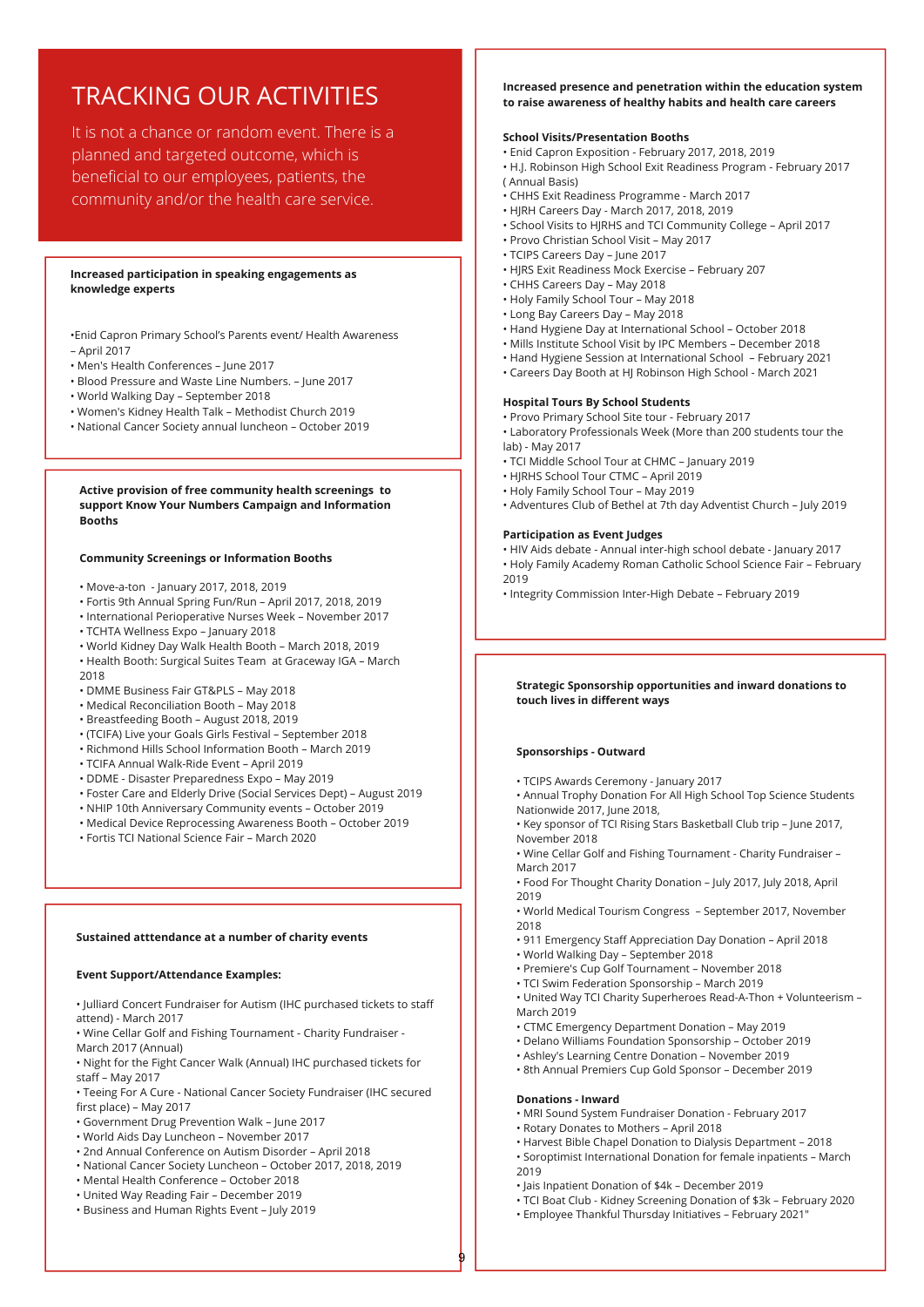|                                                                                                          | <b>Benefits to employees</b>                                                                                                                                                                                     | <b>Benefits to patient</b>                                                                                                                                                                                                                                              | <b>Benefits to community</b>                                                                                                                                                 | <b>Examples</b>                                                                                                                                                                                                                                                                                                                          |
|----------------------------------------------------------------------------------------------------------|------------------------------------------------------------------------------------------------------------------------------------------------------------------------------------------------------------------|-------------------------------------------------------------------------------------------------------------------------------------------------------------------------------------------------------------------------------------------------------------------------|------------------------------------------------------------------------------------------------------------------------------------------------------------------------------|------------------------------------------------------------------------------------------------------------------------------------------------------------------------------------------------------------------------------------------------------------------------------------------------------------------------------------------|
| <b>Production of</b><br><b>The Interview</b><br><b>TCI Show</b>                                          | Highlights the hardwork of<br>the team and positions the<br>team members are<br>experts in their respective<br>management areas                                                                                  | Builds confidence in the<br>system; addresses any<br>misconceptions about how<br>the system and various<br>departments works and the<br>PPP contract                                                                                                                    | Build awareness of health care<br>operations and increase<br>education on how the service<br>operates, important issues in<br>our health care system;<br>influence policy;   | The company produced a<br>9 part interview series on<br>health care, which was<br>released and broadcast<br>on mainstream TV on<br>April 24th 2019.                                                                                                                                                                                      |
| <b>Revision of TCIH</b><br>marketing<br>assets with<br>standardization<br>and higher<br>quality branding | Builds pride in the<br>organization; provides a<br>sense of identify;<br>employer branding also<br>increases the company's<br>talent pool from which<br>to fill vacancies.                                       | Patients are attracted to<br>brands that share<br>similar values as them.<br>Branding can help<br>patients develop an<br>emotional connection to<br>TCIH and its values.                                                                                                | Provides an overview of<br>the companies new<br>missing, vision and values<br>along with any new<br>services. Shows the<br>company is evolving and<br>staying current.       | • Revised trifold, leaflets<br>and other printed<br>material<br>* Revised company<br>newsletter design<br>• Revised inpatient<br>handbook<br>• New templates for<br>digital content<br>• Standardised wall<br>signage<br>New roll-up banners and<br>backdrops<br>• Npromotional branded<br>items<br>* Reproduced TCIH<br>corporate video |
| <b>Launch of CEO Town</b><br><b>Hall Meetings</b>                                                        | Promotes Teamwork and<br>Collaboration; Unfiltered Raw<br>Feedback; Employees Feel<br>Engaged; By having the entire<br>team participate at the same<br>time employees hear firsthand<br>about important updates. | N/A                                                                                                                                                                                                                                                                     | Helps to build high<br>performing teams with<br>contributes to service<br>excellence. This provides<br>visible leadership.                                                   | Town Hall Meetings are<br>held on a quarterly<br>basis or on an ad-hoc<br>basis                                                                                                                                                                                                                                                          |
| <b>Revision of the</b><br><b>IHC Community</b><br><b>Advisory</b><br><b>Committee</b>                    | This provides the team with a<br>forum to secure engagement<br>and consultation on special<br>projects to ensure the project<br>is moving in the right<br>direction.                                             | Patients benefit as the<br>CAC serves as patient<br>advocates working on<br>their behalf. The CAC<br>also comprise of<br>patients.                                                                                                                                      | As well-informed advisors,<br>CAC members are routinely<br>solicited for their views and<br>opinions and often<br>influence decisions<br>impacting the broader<br>community. | The CAC was launched in<br>2017 and was later<br>revised due to<br>membership changes and<br>COVID-19 competing<br>demands. The forum was<br>revised in 2021 under<br>virtual methods to<br>encourage consistent<br>uptake.                                                                                                              |
| <b>Enhanced</b><br>appearances in<br>local publications<br>with international<br>reach                   | The inclusion of team<br>photos in adverts provides<br>team members with<br>recognition within the<br>community and also serves<br>as an act of company<br>appreciation for their<br>invaluable contributions.   | Local magazines are<br>highly valued and<br>respected publications<br>that build a sense of<br>community among local<br>consumers. Copies of<br>these magazines are<br>cross shared in the<br>hospital's reception<br>areas as a source of<br>information for patients. | Reinforces the hospital's<br>positioning as a<br>community hospital.                                                                                                         | • TCHTA Who's Whos<br>Magazine - January 2019<br>• Home Grown Talent<br>Advert in newspaper -<br>February 2019<br>• TCI Parent Magazine -<br>April 2019<br>• Tourist Board We Are<br><b>Turks and Caicos</b><br>campaign in Times of the<br>Island magazine. -<br>Summer 2020                                                            |



*Community engagement is not a single activity; it is a way of working. It is about inclusion and involvement, input and influence. It is about what happens within and beyond the walls of the hospital. It involves deploying and developing more creative ways to engage with people. As our learning and practice develops, so will our community engagement approaches.*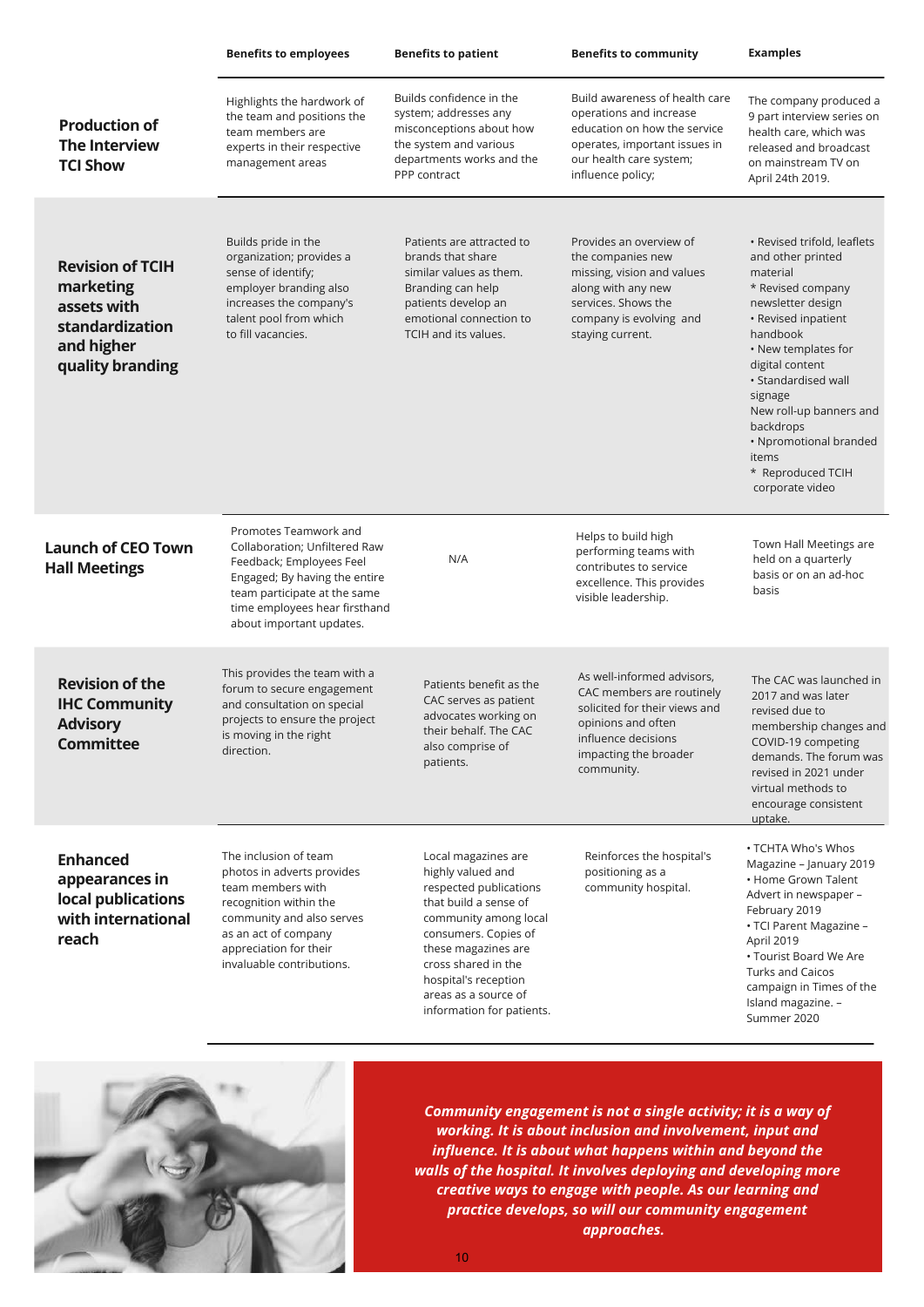**Hosted Press Conferences to educate the public on major initiatives and developments and participation in individual media interviews**

Builds pride in the organization; provides a sense of identify; employer branding also increases the company's talent pool from which to fill vacancies.

Since TCIH is the only hospital in the country, press conferences keep patients abreast of hospital news that can affect the service, especially those relates to new services or equipment. This allows provides the hospital with a branding opportunity and to reinforce the company's mission, vision and values.

Allows the community to benefit from transparency as the media is provided the opportunity to ask questions.

• Friendship Surgery Centre donates Retinal Vitrectomy Machine- January 2017 • Press conference to launch Observer ship – April 2017 • BFHI Counselor Training - WHO/PAHO – May 2017 • Literacy Begins at Birth – June 2017 • Rising Stars Basketball Team Uniform Handover – July 2017 • World Breast feeding Week – August 2017 • Direct Relief Donation Handover (Valued at \$30,000) – October 2017 • Press Conference on Introduction of Cardiology Services – February 2019 • AED Donation to Department of Sports – August 2019 • First COVID-19 National Press Conference – January 2020 • Launch of COVID-19 Vaccination Program – January 2021

**Promotion of Corporate Wellness through health fairs for employees and other groups**

Promotes team building; Provides IHC employees with an opportunity for community engagement and acts of public service.

The central benefit of a community health fair is to help individuals be healthier by seeking to engage the public in conversation about common health issues and concerns. Patients may also engage their doctors on issues that may have not been covered during a past consultation session.

A workplace health program integrating nutrition, physical activity and mental wellness can yield effective results in reducing stress levels, combating back pain, limiting sedentary behaviour, preventing overweight/obesity, reducing chronic diseases and encourage a more productive society.

Health Fairs (Some examples below)

• Digicel Company Employee Health Fair – January 2017 • Beaches Resort Employee Health Fair – June 2017 • Amanyara Resort Employee Health Fair – September 2019 (CPR training for 26 persons and Health Booths) • Fortis TCI Employee Health Fair – October 2019 • Men's Health Conference – June 2019 • Clement Howell High School Health Fair – February 2020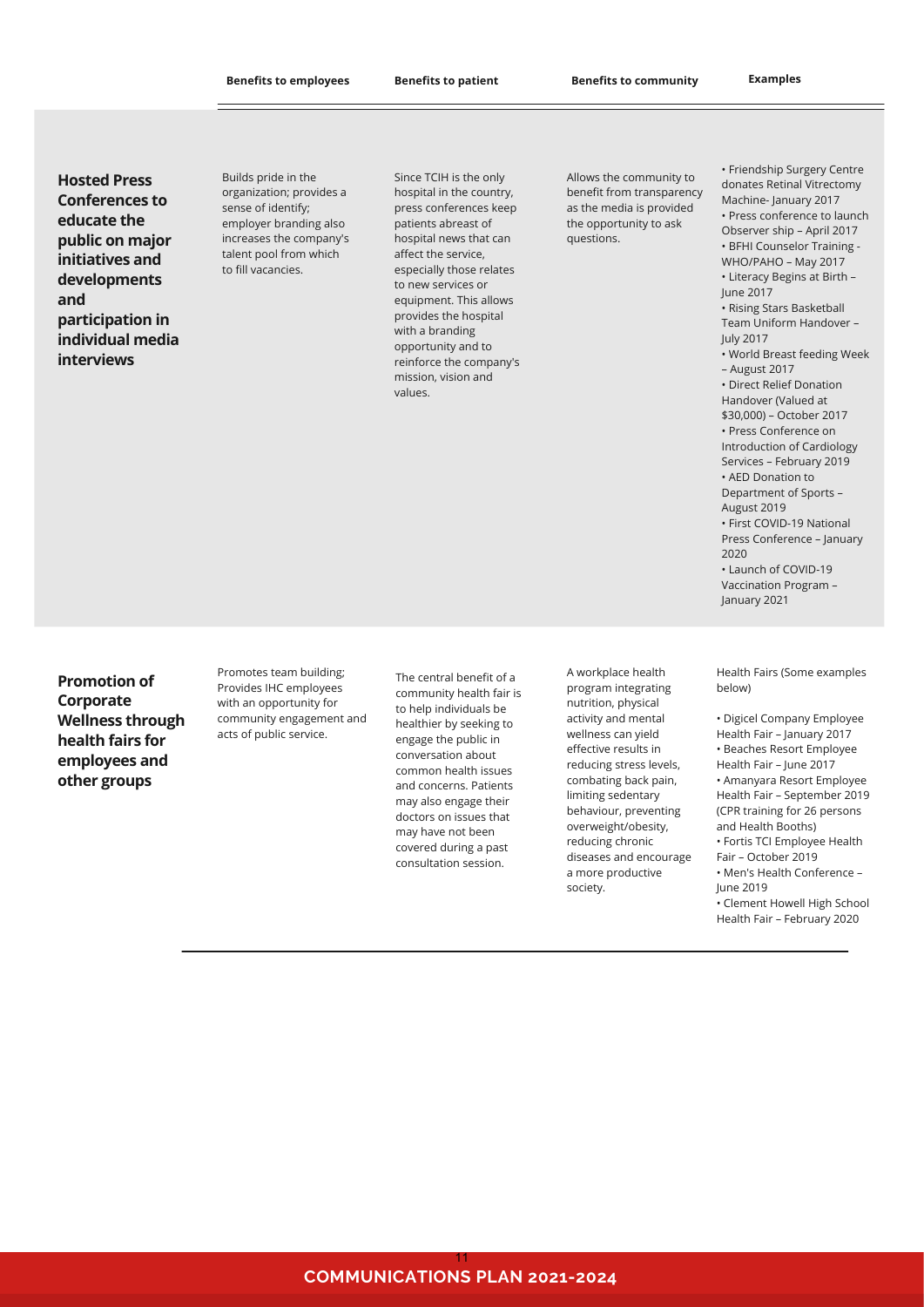# RISK COMMUNICATIONS

During a public health emergency such as the COVID-19 pandemic, effective risk communication and information sharing are vital components of protecting the public and ensuring adequate hospital response. These directly impact a hospital's ability to care for patients and medical personnel while keeping stakeholders engaged and informed. As such, situation reports and other information are cascaded daily to managers, physicians and nursing staff. TCI Hospital will continue to produce and disseminate a COVID-19 dashboard and risk assessment guide to address the latest information needs. New information may be added as the need arises.

# RELEVANT INFORMATION

## Status of PPE supply

#### **SPECIFIC INFORMATION EXAMPLES**

· Share information about availability of PPE; if relevant, share efforts underway to secure additional PPE Offer instructions on proper PPE usage and the importance

# Scientific developments

#### **SPECIFIC INFORMATION EXAMPLES**

· Information on vaccine safety, options, effectiveness and expiration dates Status of national vaccination rates and eligibility updates Latest treatment methods with evidence

# Operational Impacts

### **SPECIFIC INFORMATION EXAMPLES**

Share plans and timelines for resuming routine services. highlight any new practices, workflow patterns, etc and challenges

## COMMUNICATION GUIDELINES

- New information will be communicated to staff in the most timely and practical manner possible, so that they are equipped to perform their jobs effectively.
- Management will ensure that regular staff / department meetings and huddles are conducted as frequently as possible.
- All internal communications, by any means, must follow the Hospital's Code of Conduct, communications policy, and honour the principles of dignity, reliability, fairness, trust, professionalism, confidentiality (where applicable) and accountability.
- Communications must be accessible, inclusive, clear, professional and aligned with corporate brand guidelines.

## COVID-19 testing

#### **SPECIFIC INFORMATION EXAMPLES**

· Share information about internal testing capability · Staff testing strategy · Other public health measures introduced at the national level given the impact on health care and patient flow.

## Infection control processes

#### **SPECIFIC INFORMATION EXAMPLES**

Information on any review or new procedures related to infection control procedures, checklists, highlight any new practices · Variants identified internationally and locally along with their profiles

# Workforce considerations

#### **SPECIFIC INFORMATION EXAMPLES**

· Proactively share information about any major staffing changes, medical license requirements or operational issues that affect staffing · Updates on any change enquiries submitted to TCI Government · Updates on any other sources of staffing given the global demand Number of staff under quarantine

# Bed Occupancy

#### **SPECIFIC INFORMATION EXAMPLES**

· Updates on the bed occupancy levels · COVID-19 and non COVID-19 related admissions · Acuity levels of patients, overseas transfer status where applicable Distribution by medical centre

## Capacity Updates **SPECIFIC INFORMATION EXAMPLES**

Updates on any infrastructural upgrades or alternatives to expand bed and space availability Updates on oxygen supplies and related special projects

> **COMMUNICATIONS PLAN 2021-2024** 16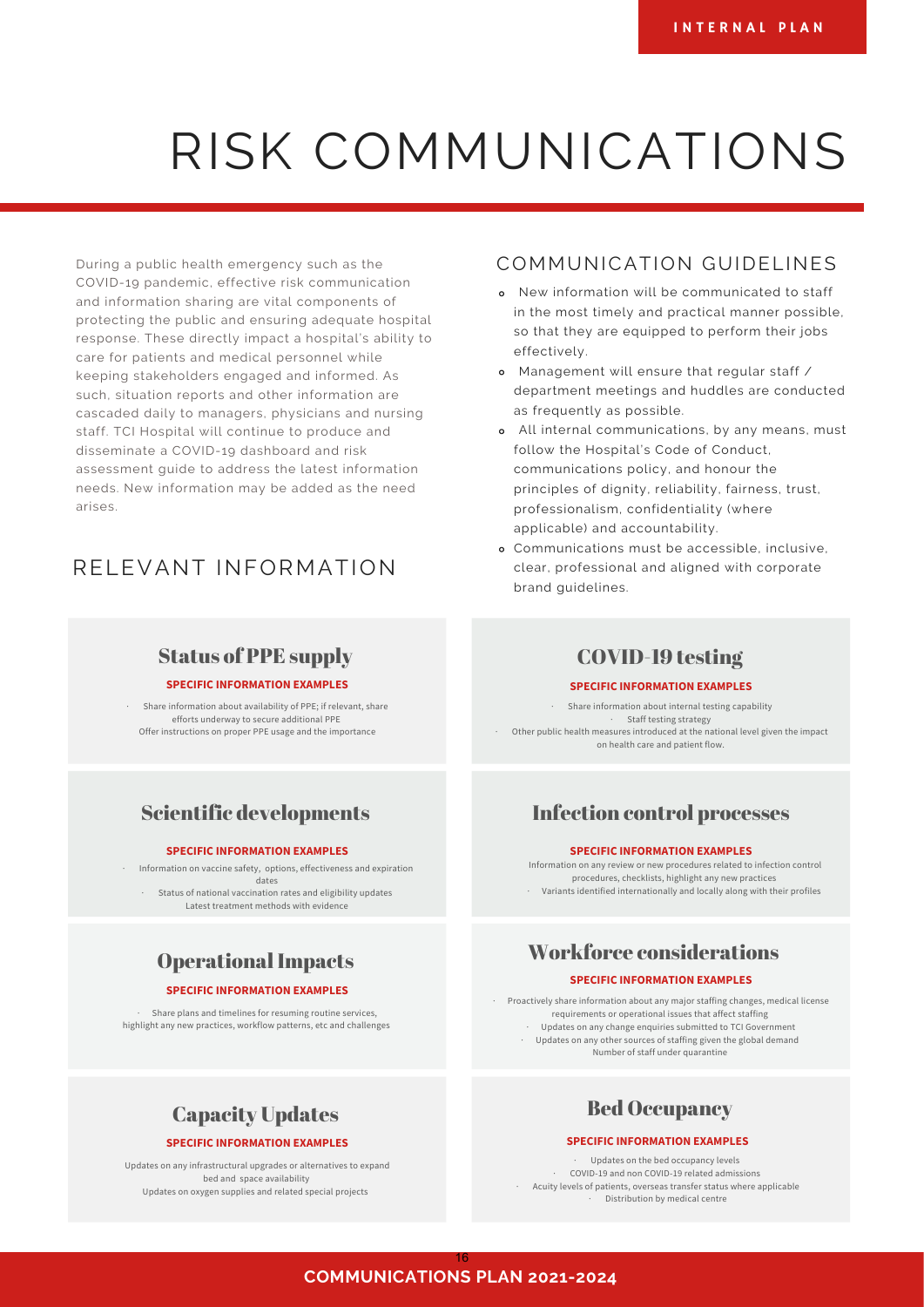# COMMUNITY ENGAGEMENT

TCI Hospital will continue to facilitate meaningful dialogue with patients, families and the wider community to solidify the organisation's commitment to develop and enhance ongoing public engagement activities along with the relationships between the different organizations, groups and sectors. Engaging the communities in effective dialogue (elected officials, partner agencies, clients and the public) is key to improving the system and health of our population.

## **COMMUNITY ENGAGEMENT SEEKS TO INFORM, CONSULT, INVOLVE, COLLABORATE AND EMPOWER.**

# WHAT WE MEAN:

## STRATEGIC ENGAGEMENT APPROACH

o **Corporate:** Hosting stakeholder engagement sessions, on an as needed basis, when contemplating significant change to policies, programs, services, and delivery models.

o **Community (Patients and Families):** Ensure communities are kept engaged and apprised of local activities, as well as priorities, health system challenges and population health data, where necessary.

o **Program / Project Specific:** TCI Hospital will continue to seek opportunities for public engagement around the design of, or improvement to, operations, programs and service areas that are project or site specific.

**COLLABORATE**

Partner with

communities and

patients to address

issues and help

apply solutions

**INFORM CONSULT INVOLVE** Provide health

information in ways that assist understanding.

Help to get

feedback on particular health issues (e.g. policy or

decision)

eople to ensure that their concerns and aspirations are understood and considered

## **EMPOWER**

Communities and patients are a key part of the decision-making process.

## **CONVERSATIONS WITH PATIENTS**

Evidence shows that patient experience feedback can shape services to better meet patient needs. Patient feedback mediums provide the organization with insight into any steps required to enhance the service. TCIH shall continue to collect patient feedback in many different ways and for various purposes. These mediums include:

- **Patient Satisfaction Surveys** Paper-based surveys are issued to patients across departments at different points within their care journey to provide feedback on the service utilised. Plans are underway to digitise surveys via QR codes to reduce the touch points associated with paper and improve efficiency. Kiosk surveys may be reexplored in the future, post pandemic.
- **Patient Call Back Program** A random sample size of patients across different service areas are selected by the health informatics department on a monthly basis and contacted post discharge for feedback on their experience.
- **Concerns, Complaints and compliments forms/boxes** – Forms and drop boxes are made available in reception areas for patients to provide feedback on their experience.
- **Community Advisory Committee**  A standing committee of 10 representatives from the community provides advice on internal projects under development at the TCI Hospital. Adhoc forums and focus groups with patients and families are also used.
- **Adhoc Community focus groups/Citizens Panels**  Special focus groups and consultation sessions are held as needed to review hospital policies and programs.
- **MyCareMatters Survey**  A periodic survey referred to as "MyCareMatters" launched in 2021 is released to the public to canvass public views on the service.
- **Ward-rounds/Observation** Teams are encouraged to ask patients about their health care experience and any areas for refinement.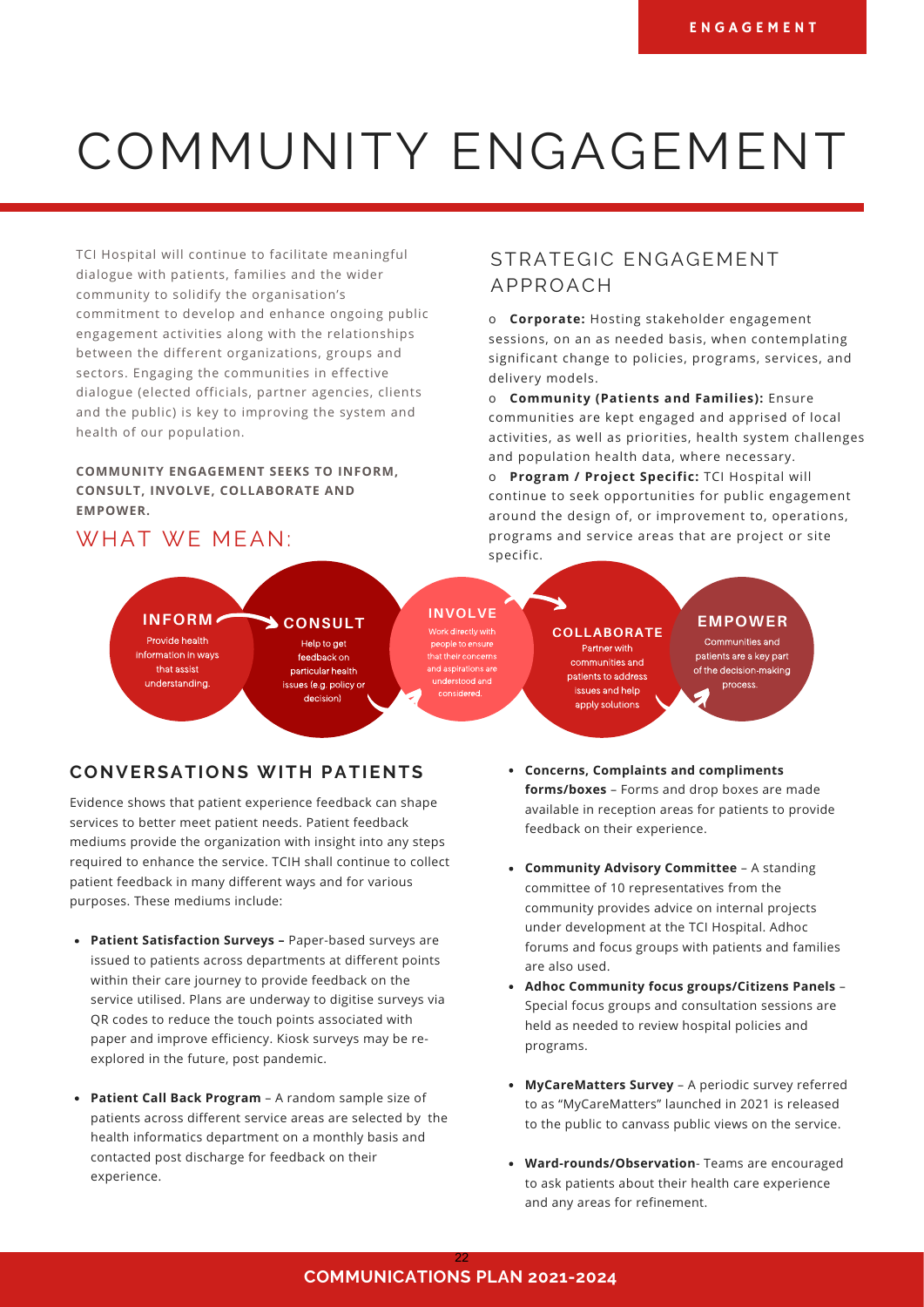## SUCCESS CRITERIA

# **SUCCESS CRITERIA**

'Evaluation must be honest and unbiased; picking only the best results will damage your reputation.'

Success is reached once there is evidence that our processes for improving the patient experience and engagement are reliable with an impact on patient outcomes.

### **STRENGTHENING PATIENT AND PUBLIC ENGAGEMENT**

TCIH is committed to encouraging engagement with patients, carers, their relatives, employees and the public.

Some specialties and departments have consultations with patient and community focus groups and forums that are working well.

- TCIH will encourage all specialties and departments to develop a plan to seek and respond to patient feedback, e.g. through 'You Said, We Did' sections on noticeboards.
- At least one established patient forum or adhoc focus group shall be established per major division: Allied, Nursing and Medical.

### **NATIONAL COMMUNITY SURVEY**

TCIH undertakes a community survey on an annual basis. The benchmarks for success based on community feedback are as follows:

- 85% of patients felt they had a very good experience.
- To increase year on year the number of questions where the TCIH is awarded the equivalent of 'about the same' or 'better' rankings



### **COMPLAINTS**

- Maintenance of a patient complaint rate of <5% of total attendance
- 90% of formal complaints in every division are acknowledged in 3 working days
- 90% of complaints in every division are responded to within 20 working days or within a timescale agreed by the complainant
- Themes in complaints are reported to the Quality Risk and Patient Safety Committee along with the improvement actions taken in response.

### **COMPLIMENTS**

- The TCIH will keep a record of all written letters addressed to the hospital or department complimenting a member of staff or team, which is shared with the Quality Risk and Patient Safety (QRPS) Department.
- A copy of the compliment letter will be sent to the respective individual/department by QRPS.

### **IN-HOSPITAL PATIENT SURVEYS**

In-hospital patient surveys are undertaken in clinical and episodic areas. The results should reflect a measurable increase in the following areas:

- % persons rating services as excellent or any directly associated themes.
- % persons rating services as satisfactory or any directly associated themes.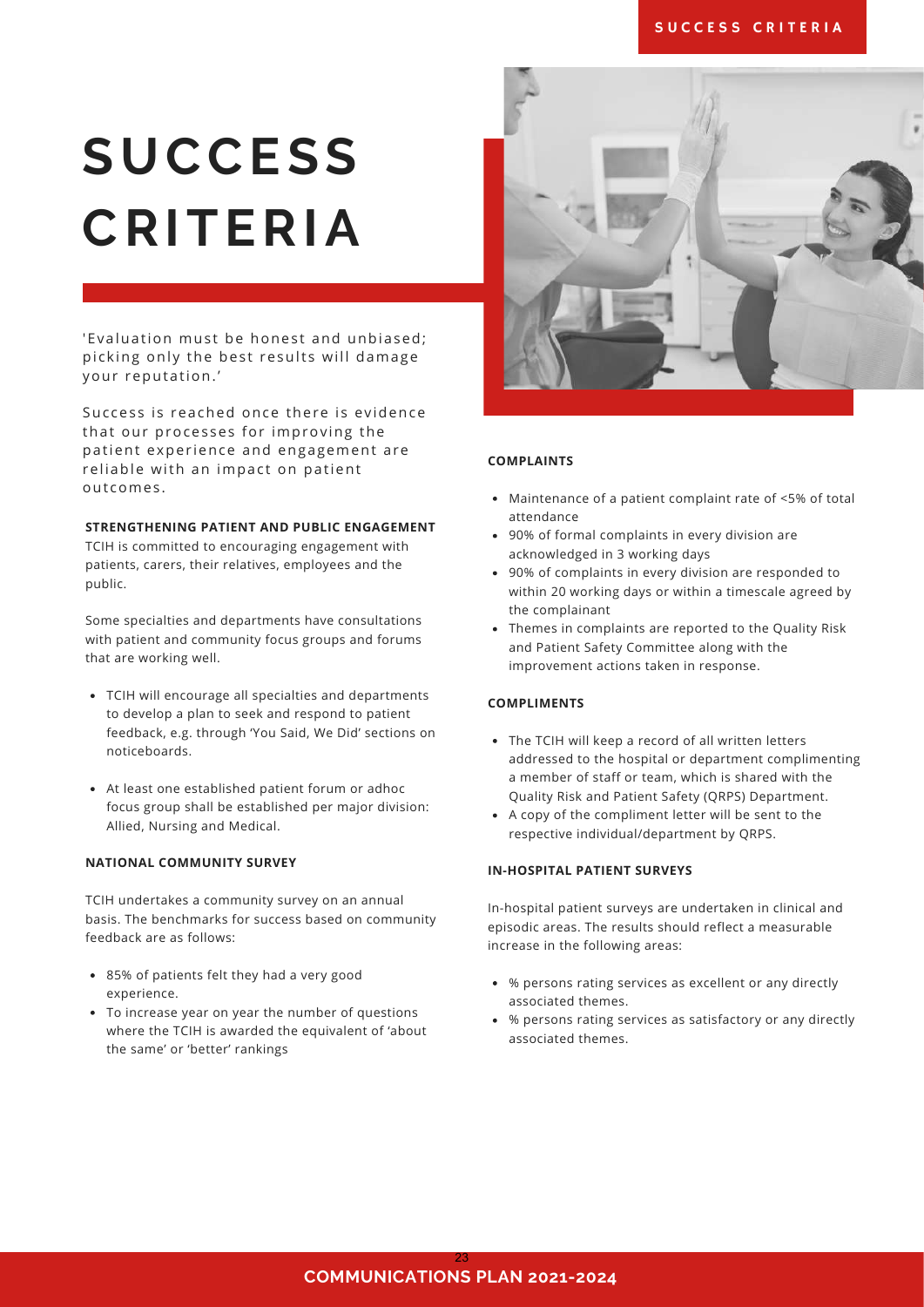# **REFERENCES**

American Hospital Association (2020) Communications - Internal and External. Available from: https://www.aha.org/system/files/media/file/2020/07/ aha-covid19-pathways-comms-internal-external.pdf [Accessed: 9 April 2020]

Brighton and Hove (2020) Community Engagement Framework. Available from: https://www.communityplanningtoolkit.org/sites/default

/files/BrightonandHoveCommunityEngagementFramewor k.pdf [Accessed: 9 April 2020]

Brockville General Hospital (2018) Corporate Communications Plan 2018-19. Available from: https://www.brockvillegeneralhospital.ca/en/resourcesG eneral/20180601-Communications-Plan-2018-19.pdf [Accessed: 9 April 2020]

Hillingdon Hospitals (2019)

Patient Experience and Engagement Strategy. Available from:

https://www.thh.nhs.uk/documents/\_Publications/strate gy-docs/Patient\_Experience\_Engagement\_Strategy\_2019- 22.pdf [Accessed: 9 April 2020]

Surrey and Sussex Healthcare (2018) Communications Strategy. Available from:

https://www.surreyandsussex.nhs.uk/wpcontent/uploads/2018/04/5.4b\_Communicationsstrategy-2018-21-v1.1-Board-April-2018.pdf [Accessed: 9 April 2020]